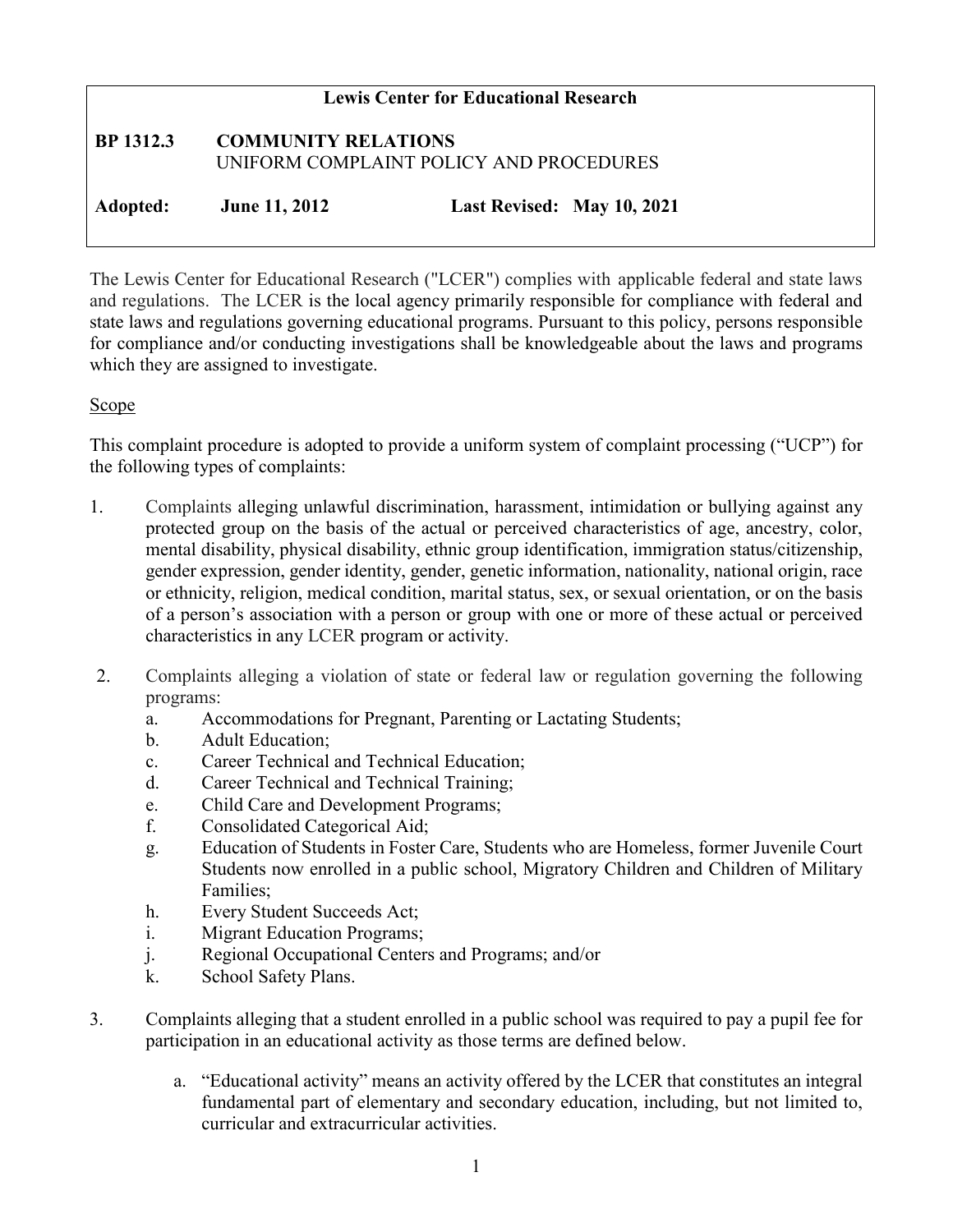- b. "Pupil fee" means a fee, deposit or other charge imposed on students, or a student's parents or guardians, in violation of Section 49011 of the Education Code and Section 5 of Article IX of the California Constitution, which require educational activities to be provided free of charge to all students without regard to their families' ability or willingness to pay fees or request special waivers, as provided for in *Hartzell v. Connell*  (1984) 35 Cal.3d 899. A pupil fee includes, but is not limited to, all of the following:
	- i. A fee charged to a student as a condition for registering for school or classes, or as a condition for participation in a class or an extracurricular activity, regardless of whether the class or activity is elective or compulsory or is for credit.
	- ii. A security deposit, or other payment, that a student is required to make to obtain a lock, locker, book, class apparatus, musical instrument, uniform or other materials or equipment.
	- iii. A purchase that a student is required to make to obtain materials, supplies, equipment or uniforms associated with an educational activity.
- c. A pupil fees complaint and complaints regarding local control and accountability plans ("LCAP") only, may be filed anonymously (without an identifying signature), if the complaint provides evidence or information leading to evidence to support an allegation of noncompliance with Education Code sections 52060 - 52077, including an allegation of a violation of Education Code sections 47606.5 or 47607.3, as referenced in Education Code section 52075, regarding local control and accountability plans.
- d. If the LCER finds merit in a pupil fees complaint, or the California Department of Education ("CDE") finds merit in an appeal, the LCER shall provide a remedy to all affected students, parents, and guardians that, where applicable, includes reasonable efforts by the LCER to ensure full reimbursement to all affected students, parents, and guardians, subject to procedures established through regulations adopted by the state board.
- e. Nothing in this Policy shall be interpreted to prohibit solicitation of voluntary donations of funds or property, voluntary participation in fundraising activities, or the LCER and other entities from providing students prizes or other recognition for voluntarily participating in fundraising activities.
- 4. Complaints alleging noncompliance with the requirements governing the Local Control Funding Formula ("LCFF") or Sections 47606.5 and 47607.3 of the Education Code regarding Local Control Accountability Plans ("LCAP"), as applicable. The LCAP is an important component of the LCFF, the revised school finance system that overhauled how California funds its K-12 schools. Under the LCFF, the LCER is required to prepare an LCAP, which describes how the LCER intends to meet annual goals for its pupils, with specific activities to address state and local priorities identified pursuant to Education Code Section 52060(d). If the LCER adopts a School Plan for Student Achievement in addition to its LCAP, complaints of noncompliance with the requirements of the School Plan for Student Achievement under Education Code sections 64000, 64001, 65000, and 65001 shall also fall under this Policy.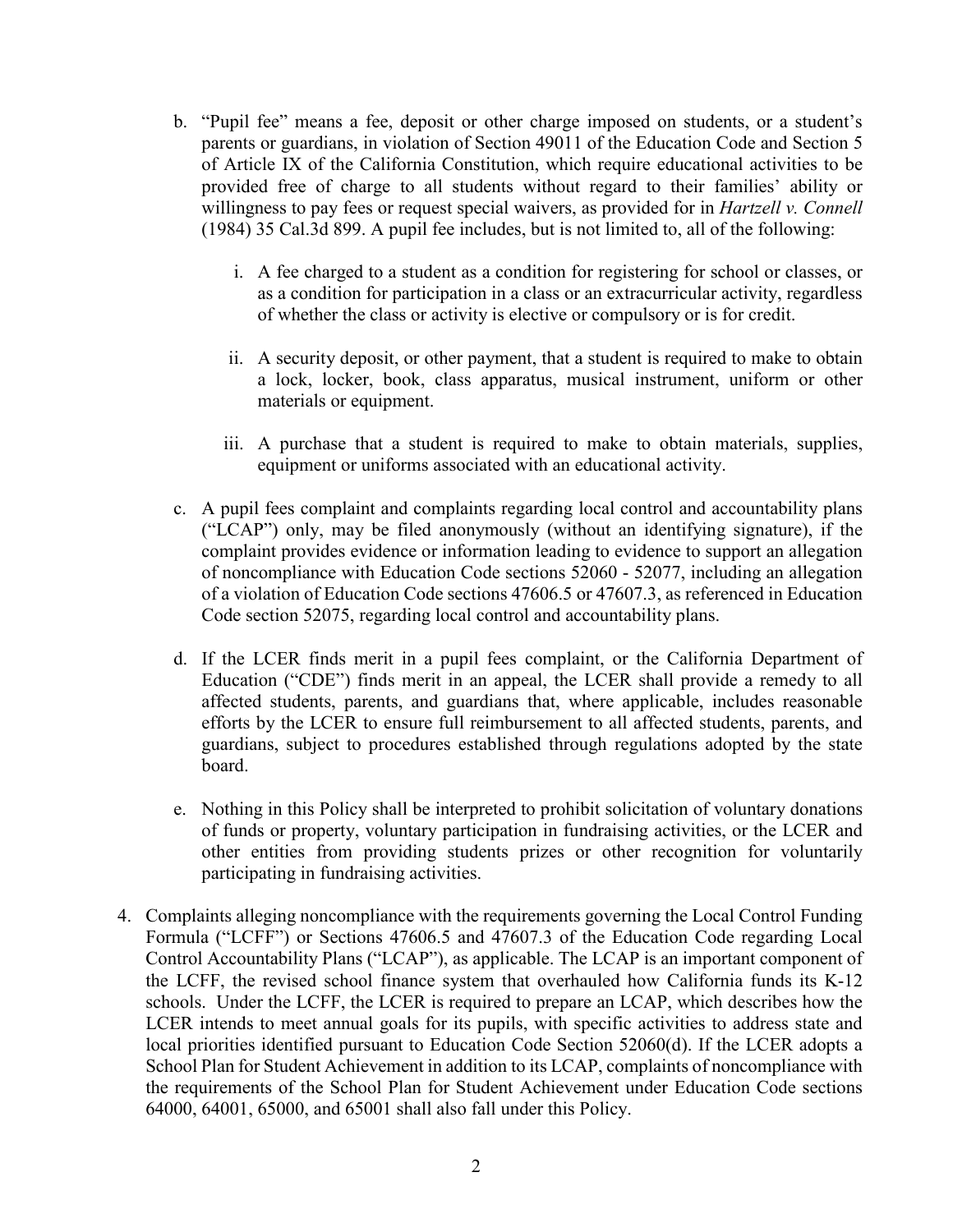Complaints alleging noncompliance regarding child nutrition programs established pursuant to Education Code sections 49490-49590 are governed by Title 7, Code of Federal Regulations ("C.F.R.") sections 210.19(a)(4), 215.1(a), 220.13(c), 225.11(b), 226.6(n), and 250.15(d) and Title 5, California Code of Regulations ("C.C.R.") sections 15580 - 15584.

Complaints alleging noncompliance regarding special education programs established pursuant to Education Code sections 56000-56865 and 59000-59300 are governed by the procedures set forth in 5 C.C.R. sections 3200-3205 and 34 C.F.R. sections 300.151-300.153.

The LCER acknowledges and respects every individual's rights to privacy. Unlawful discrimination, harassment, intimidation or bullying complaints shall be investigated in a manner that protects (to the greatest extent reasonably possible and as permitted by law) the confidentiality of the parties, including but not limited to the identity of the complainant, and maintains the integrity of the process. The LCER cannot guarantee anonymity of the complainant. This includes keeping the identity of the complainant confidential. However, the LCER will attempt to do so as appropriate. The LCER may find it necessary to disclose information regarding the complaint/complainant to the extent required by law or necessary to carry out the investigation or proceedings, as determined by the compliance officer investigating the complaint or the CEO/designee on a case-by-case basis. The LCER shall ensure that complainants are protected from retaliation.

### Compliance Officers

Board of Directors designates the following UCP Coordinator and Compliance Officer(s) to receive and investigate complaints and to ensure the LCER's compliance with law:

### **Coordinator of Uniform Complaint Procedures:**

CEO Executive Assistant Lewis Center for Educational Research 17500 Mana Road Apple Valley, CA 92307 (760) 946-5414

#### **Compliance Officers:**

Director, Human Resources Director, Special Education Director, Finance Director, Categorical Programs

Lewis Center for Educational Research 17500 Mana Road Apple Valley, CA 92307 (760) 946-5414

The CEO or designee shall ensure that compliance officers designated to investigate complaints are knowledgeable about the laws and programs for which they are responsible. Designated employees may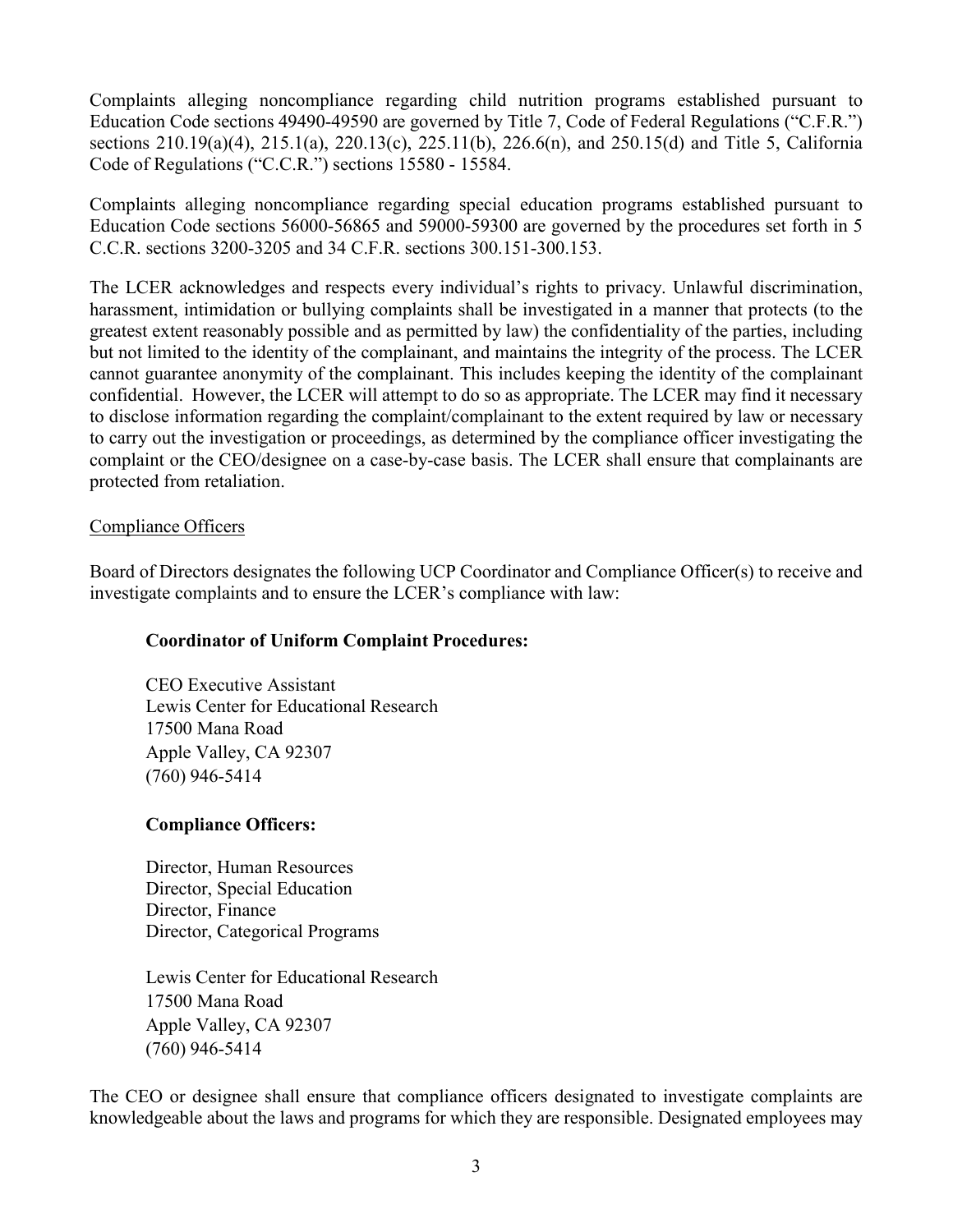have access to legal counsel as determined by the CEO or designee. Should a complaint be filed against a compliance officer, the compliance officer for that case shall be the CEO or designee.

# Notifications

The CEO or designee shall make available copies of this Policy free of charge. The annual notice of this Policy may be made available on the LCER's website.

The LCER shall annually provide written notification of the LCER's UCP to its students, employees, parents and/or guardians of its students, school and district advisory committee members, the Foundation Board, appropriate private school officials or representatives, and other interested parties, as applicable.

The annual notice shall be in English. When necessary under Education Code section 48985, if fifteen (15) percent or more of the students enrolled in the LCER speak a single primary language other than English, this annual notice will also be provided to the parent or guardian of any such students in their primary language.

### The annual notice shall include the following:

- 1. A list of the types of complaints that fall under the scope of the UCP and the state and federal provisions that govern complaints regarding child nutrition programs and special education programs.
- 2. A statement clearly identifying any California State preschool programs that the LCER is operating as exempt from licensing pursuant to Health and Safety Code section 1596.792(o) and corresponding Title 5 health and safety regulations, and any California State preschool programs that the LCER is operating pursuant to Title 22 licensing requirements.
- 3. A statement that the LCER is primarily responsible for compliance with state and federal laws and regulations.
- 4. A statement that a student enrolled in a public school shall not be required to pay a pupil fee for participation in an educational activity.
- 5. A statement identifying the title of the compliance officer, and the identity(ies) of the person(s), currently occupying that position, if known.
- 6. A statement that if a UCP complaint is filed directly with the CDE and the CDE determines that it merits direct intervention, the CDE shall complete an investigation and provide a written decision to the complainant within sixty (60) calendar days of receipt of the complaint, unless the parties have agreed to extend the timeline or the CDE documents exceptional circumstances and informs the complainant.
- 7. A statement that the complainant has a right to appeal the LCER's decision to the CDE by filing a written appeal within thirty (30) calendar days of the date of the LCER's decision, except if the LCER has used its UCP to address a complaint that is not subject to the UCP requirements.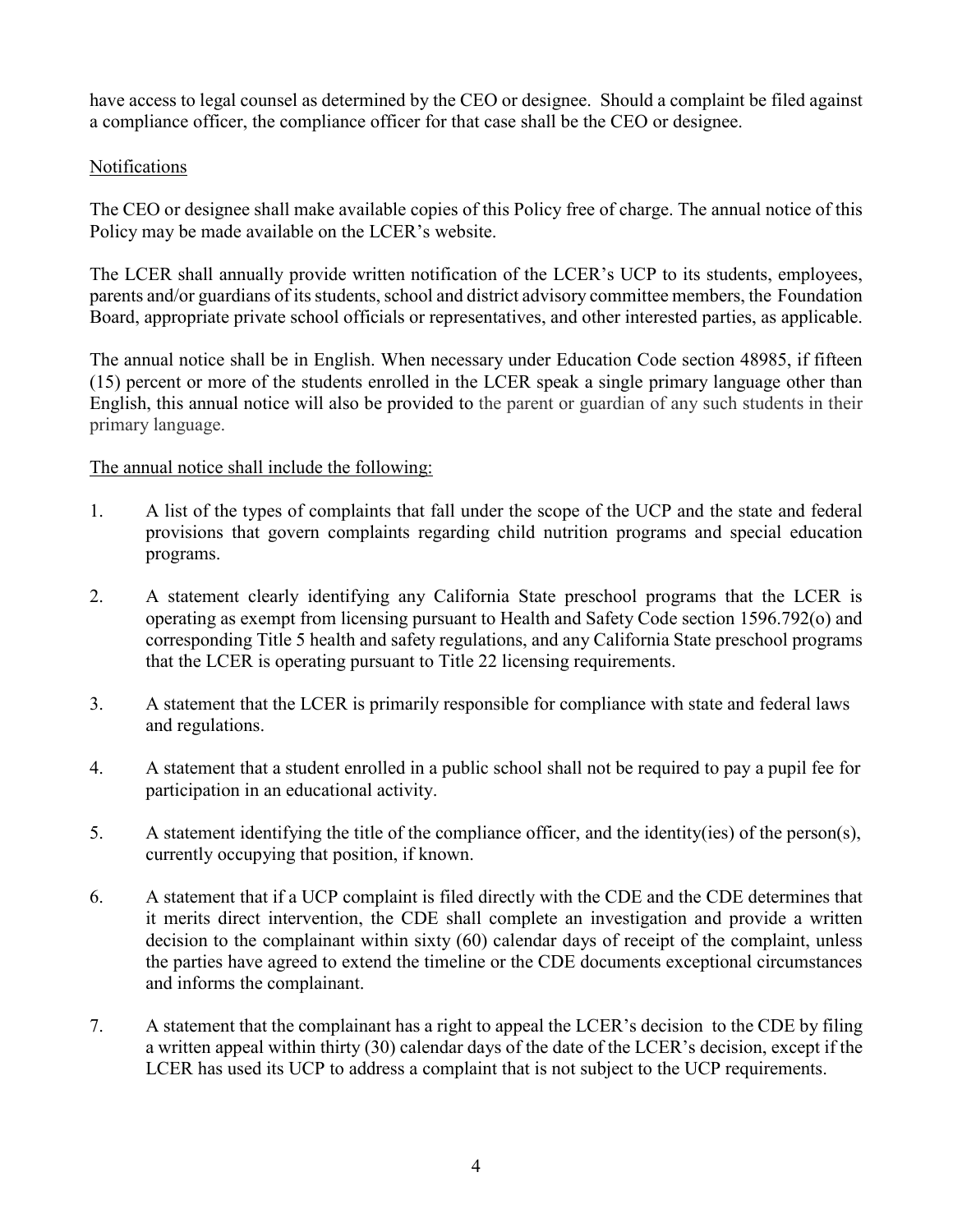- 8. A statement that a complainant who appeals the LCER's decision on a UCP complaint to the CDE shall receive a written appeal decision within sixty (60) calendar days of the CDE's receipt of the appeal, unless extended by written agreement with the complainant or the CDE documents exceptional circumstances and informs the complainant.
- 9. A statement that if the LCER finds merit in a UCP complaint, or the CDE finds merit in an appeal, the LCER shall take corrective actions consistent with the requirements of existing law that will provide a remedy to the affected student and/or parent/guardian as applicable.
- 10. A statement advising the complainant of any civil law remedies that may be available under state or federal discrimination, harassment, intimidation or bullying laws, if applicable, and of the appeal pursuant to Education Code  $\S$  262.3.
- 11. A statement that copies of the LCER's UCP shall be available free of charge.

### Procedures

The following procedures shall be used to address all complaints which allege that the LCER has violated federal or state laws or regulations enumerated in the section "Scope," above. Compliance officers shall maintain a record of each complaint and subsequent related actions for at least three (3) calendar years.

All parties named shall be notified when a complaint is filed, when a complaint meeting or hearing is scheduled, and when a decision or ruling is made.

### • **Step 1: Filing of Complaint**

Any individual, including a person's duly authorized representative or an interested third party, public agency, or organization may file a written complaint of alleged noncompliance or unlawful discrimination, harassment, intimidation or bullying pursuant to this Policy.

A complaint of unlawful discrimination, harassment, intimidation or bullying may be filed by an individual who alleges that that individual has personally suffered unlawful discrimination, harassment, intimidation or bullying or by one who believes any specific class of individuals has been subjected to unlawful discrimination, harassment, intimidation or bullying, or by a duly authorized representative who alleges that an individual student has been subjected to discrimination, harassment, intimidation, or bullying. An investigation of alleged unlawful discrimination, harassment, intimidation or bullying shall be initiated by filing a complaint no later than six (6) months from the date the alleged discrimination, harassment, intimidation or bullying occurred, or the complainant first obtained knowledge of the facts of the alleged discrimination, harassment, intimidation or bullying unless the time for filing is extended by the CEO or designee, upon written request by the complainant setting forth the reasons for the extension. Such extension by the CEO or designee shall be made in writing. The period for filing may be extended by the CEO or designee for good cause for a period not to exceed ninety (90) calendar days following the expiration of the six-month time period. The CEO shall respond immediately upon a receipt of a request for extension.

All other complaints under this Policy shall be filed not later than one (1) year from the date the alleged violation occurred. For complaints relating to the LCAP, the date of the alleged violation is the date on which the LCER Board of Directors approved the LCAP or the annual update was adopted by the LCER.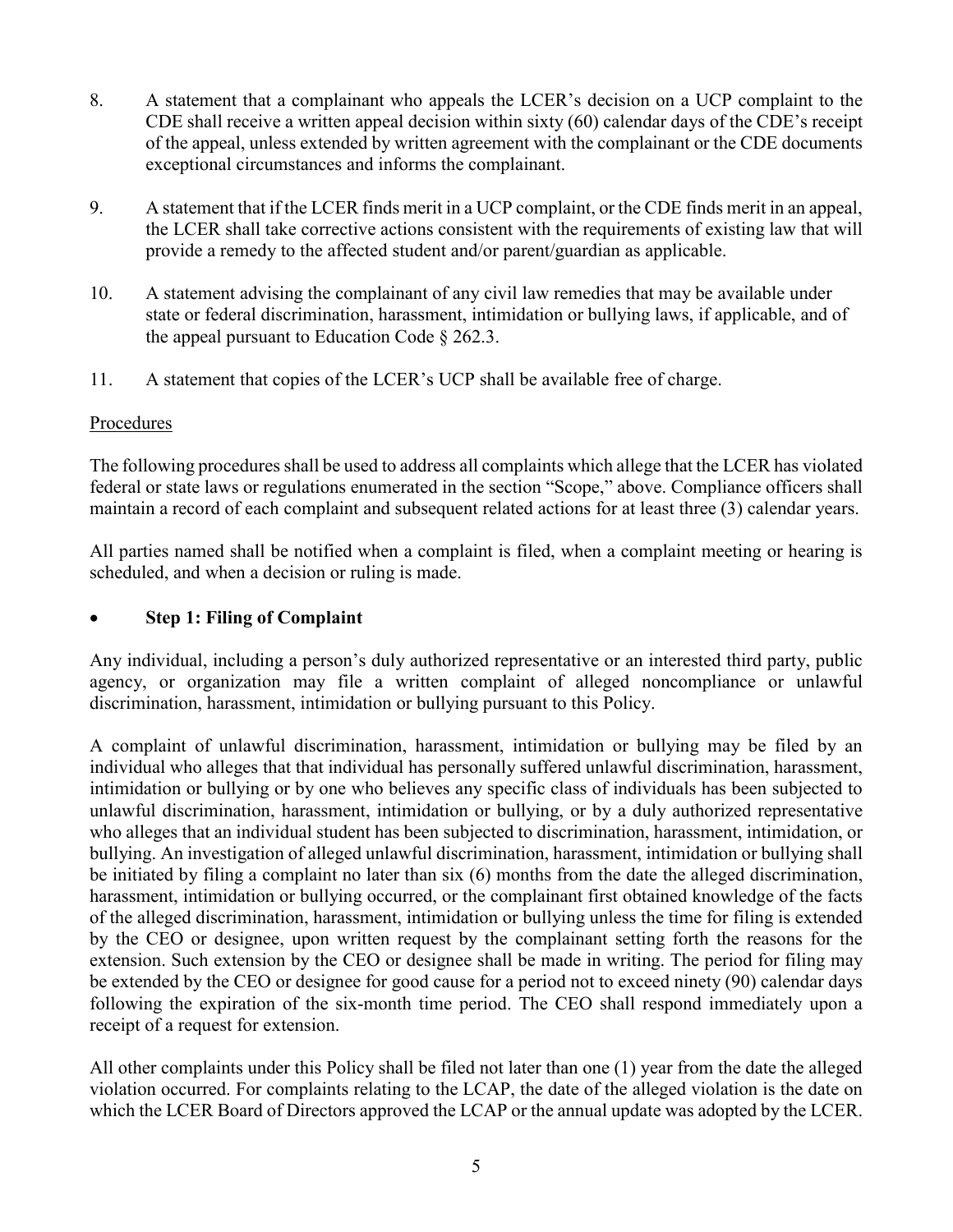The complaint shall be presented to the compliance officer who shall maintain a log of complaints received, providing each with a code number and date stamp.

Complaints filed pursuant to this Policy must be in writing and signed. A signature may be handwritten, typed (including in an email) or electronically generated. Only complaints regarding pupil fees or LCAP compliance may be filed anonymously as set forth in this Policy. If a complainant is unable to put a complaint in writing due to conditions such as a disability or illiteracy, the LCER staff shall assist the complainant in the filing of the complaint.

# • **Step 2: Mediation**

Within three (3) business days of receiving the complaint, the compliance officer may informally discuss with the complainant the possibility of using mediation. If the complainant agrees to mediation, the compliance officer shall make arrangements for this process.

Before initiating the mediation of an unlawful discrimination, harassment, intimidation, or bullying complaint, the compliance officer shall ensure that all parties agree to make the mediator a party to related confidential information.

If the mediation process does not resolve the complaint to the satisfaction of the complainant, the compliance officer shall proceed with the investigation of the complaint.

The use of mediation shall not extend the LCER's timelines for investigating and resolving the complaint unless the complainant agrees in writing to such an extension of time.

### • **Step 3: Investigation of Complaint**

The compliance officer is encouraged to hold an investigative meeting within five (5) business days of receiving the complaint or an unsuccessful attempt to mediate the complaint. This meeting shall provide an opportunity for the complainant and/or the complainant's representative to repeat the complaint orally.

The complainant and/or the complainant's representative shall have an opportunity to present evidence or information leading to evidence to support the allegations in the complaint.

A complainant's refusal to provide the compliance officer with documents or other evidence related to the allegations in the complaint, or a complainant's failure or refusal to cooperate in the investigation or the complainant's engagement in any other obstruction of the investigation, may result in the dismissal of the complaint because of a lack of evidence to support the allegations.

The LCER's refusal to provide the compliance officer with access to records and/or other information related to the allegation in the complaint, or its failure or refusal to cooperate in the investigation or its engagement in any other obstruction of the investigation, may result in a finding, based on evidence collected that a violation has occurred and may result in the imposition of a remedy in favor of the complainant.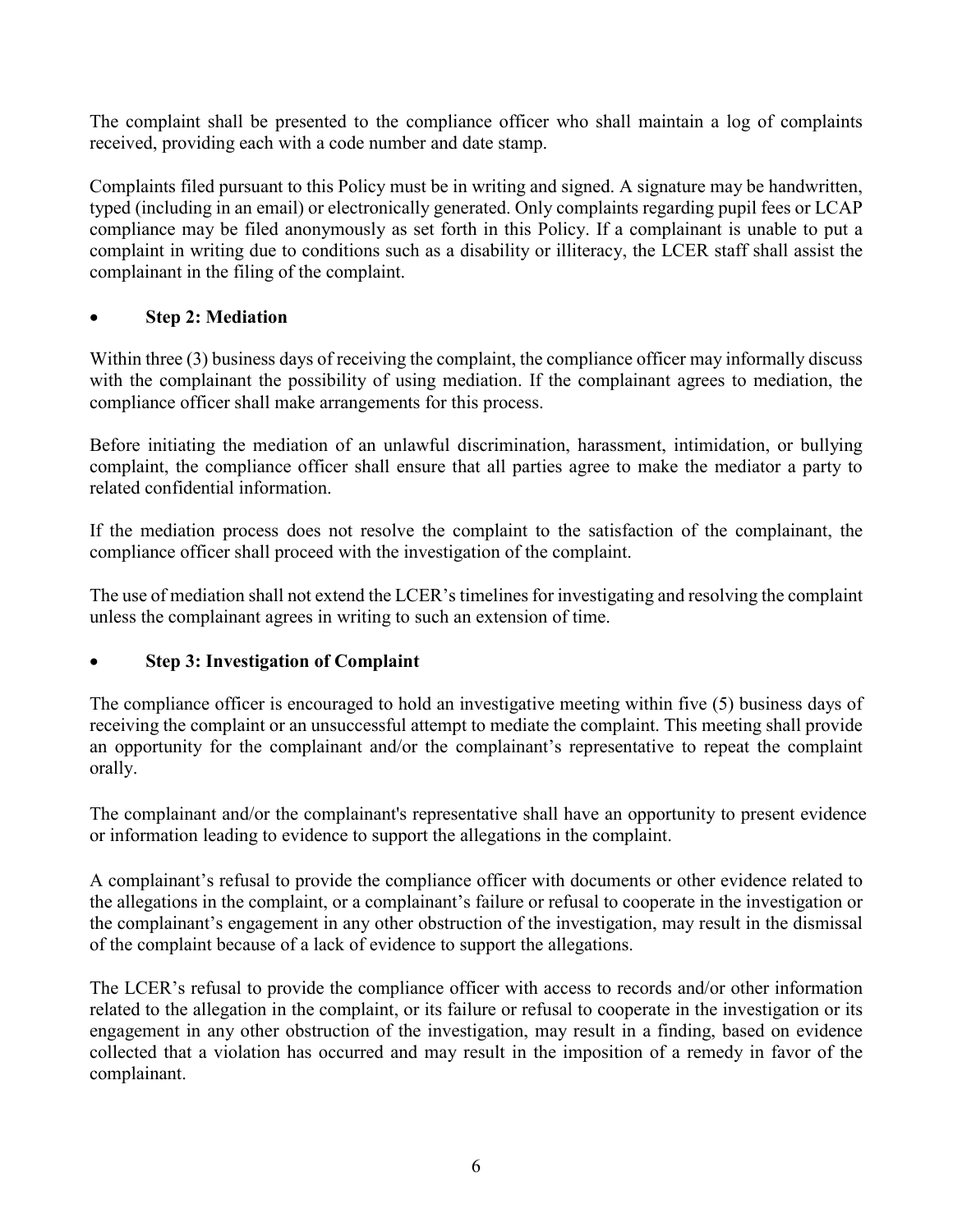## • **Step 4: Final Written Decision**

The LCER shall issue an investigation report (the "Decision") based on the evidence. The LCER's Decision shall be in writing and sent to the complainant within sixty (60) calendar days of the LCER's receipt unless the timeframe is extended with the written agreement of the complainant. The LCER's Decision shall be written in English and in the language of the complainant whenever feasible or as required by law.

The Decision shall include:

- 1. The findings of fact based on evidence gathered.
- 2. The conclusion providing a clear determination for each allegation as to whether the LCER is in compliance with the relevant law.
- 3. Corrective actions, if the LCER finds merit in the complaint and any are warranted or required by law.
- 4. Notice of the complainant's right to appeal the LCER's Decision within thirty (30) calendar days to the CDE except when the LCER has used its UCP to address complaints that are not subject to the UCP requirements.
- 5. Procedures to be followed for initiating such an appeal.

If an employee is disciplined as a result of the complaint, the Decision shall simply state that effective action was taken and that the employee was informed of the LCER's expectations. The Decision shall not give any further information as to the nature of the disciplinary action except as required by applicable law.

### Appeals to the CDE

If dissatisfied with the Decision, the complainant may appeal the LCER's Decision in writing to the CDE within thirty (30) calendar days of receiving the LCER's Decision. The appeal shall be accompanied by a copy of the complaint filed with the LCER and a copy of the Decision. When appealing to the CDE, the complainant must specify and explain the basis for the appeal including at least one of the following:

- 1. The LCER failed to follow its complaint procedures.
- 2. Relative to the allegations of the complaint, the LCER's Decision lacks material findings of fact necessary to reach a conclusion of law.
- 3. The material findings of fact in the LCER's Decision are not supported by substantial evidence.
- 4. The legal conclusion in the LCER's Decision is inconsistent with the law.
- 5. In a case in which the LCER's Decision found noncompliance, the corrective actions fail to provide a proper remedy.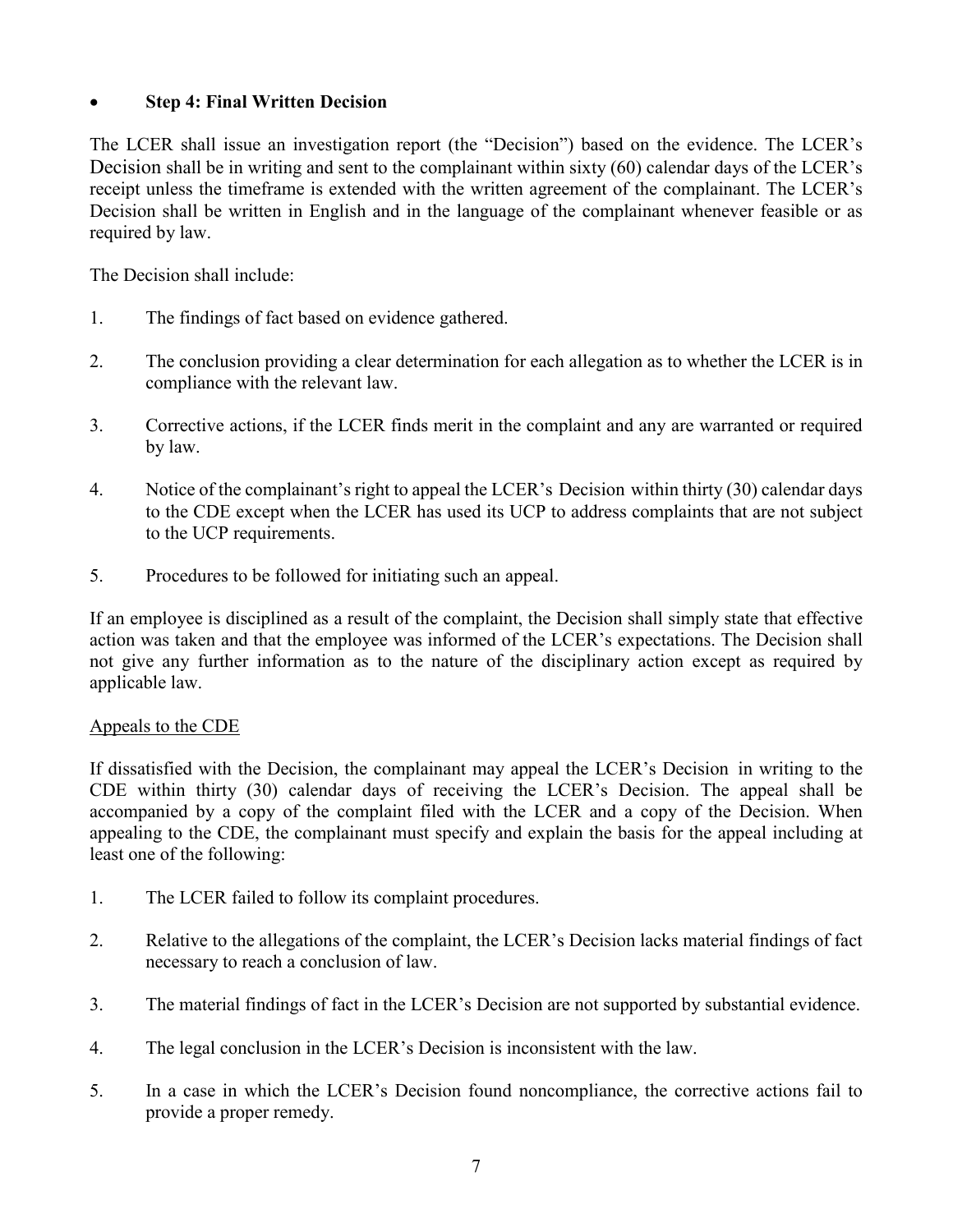Upon notification by the CDE that the complainant has appealed the LCER's Decision, the CEO or designee shall forward the following documents to the CDE within ten (10) calendar days of the date of notification:

- 1. A copy of the original complaint.
- 2. A copy of the Decision.
- 3. A copy of the investigation file, including but not limited to all notes, interviews, and documents submitted by the parties or gathered by the investigator.
- 4. A report of any action taken to resolve the complaint.
- 5. A copy of the LCER's complaint procedures.
- 6. Other relevant information requested by the CDE.

If the CDE determines the appeal raises issues not contained in the local complaint, the CDE will refer those new issues back to the LCER for resolution as a new complaint. If the CDE notifies the LCER that its Decision failed to address an allegation raised by the complaint and subject to the UCP process, the LCER will investigate and address such allegation(s) in accordance with the UCP requirements and provide the CDE and the appellant with an amended Decision addressing such allegation(s) within twenty (20) calendar days of the CDE's notification. The amended Decision will inform the appellant of the right to separately appeal the amended Decision with respect to the complaint allegation(s) not addressed in the original Decision.

Within thirty (30) calendar days of the date of the CDE's appeal Decision pursuant to 5 C.C.R. section  $4633(f)(2)$  or (3), either party may request reconsideration by the State Superintendent of Public Instruction ("SSPI") or the SSPI's designee. The request for reconsideration shall specify and explain the reason(s) for contesting the findings of fact, conclusions of law, or corrective actions in the CDE's appeal Decision. The SSPI will not consider any information not previously submitted to the CDE by a party during the appeal unless such information was unknown to the party at the time of the appeal and, with due diligence, could not have become known to the party. Pending the SSPI's response to a request for reconsideration, the CDE appeal Decision remains in effect and enforceable, unless stayed by a court.

The CDE may directly intervene in the complaint without waiting for action by the LCER when one of the conditions listed in Title 5, California Code of Regulations, Section 4650 exists, including but not limited to cases in which, through no fault of the complainant, the LCER has not taken action within sixty (60) calendar days of the date the complaint was filed with the LCER.

#### Civil Law Remedies

A complainant may pursue available civil law remedies outside of the LCER's complaint procedures. Complainants may seek assistance from mediation centers or public/private interest attorneys. Civil law remedies that may be imposed by a court include, but are not limited to, injunctions and restraining orders. For unlawful discrimination complaints arising under state law, however, a complainant must wait until sixty (60) calendar days have elapsed from the filing of an appeal with the CDE before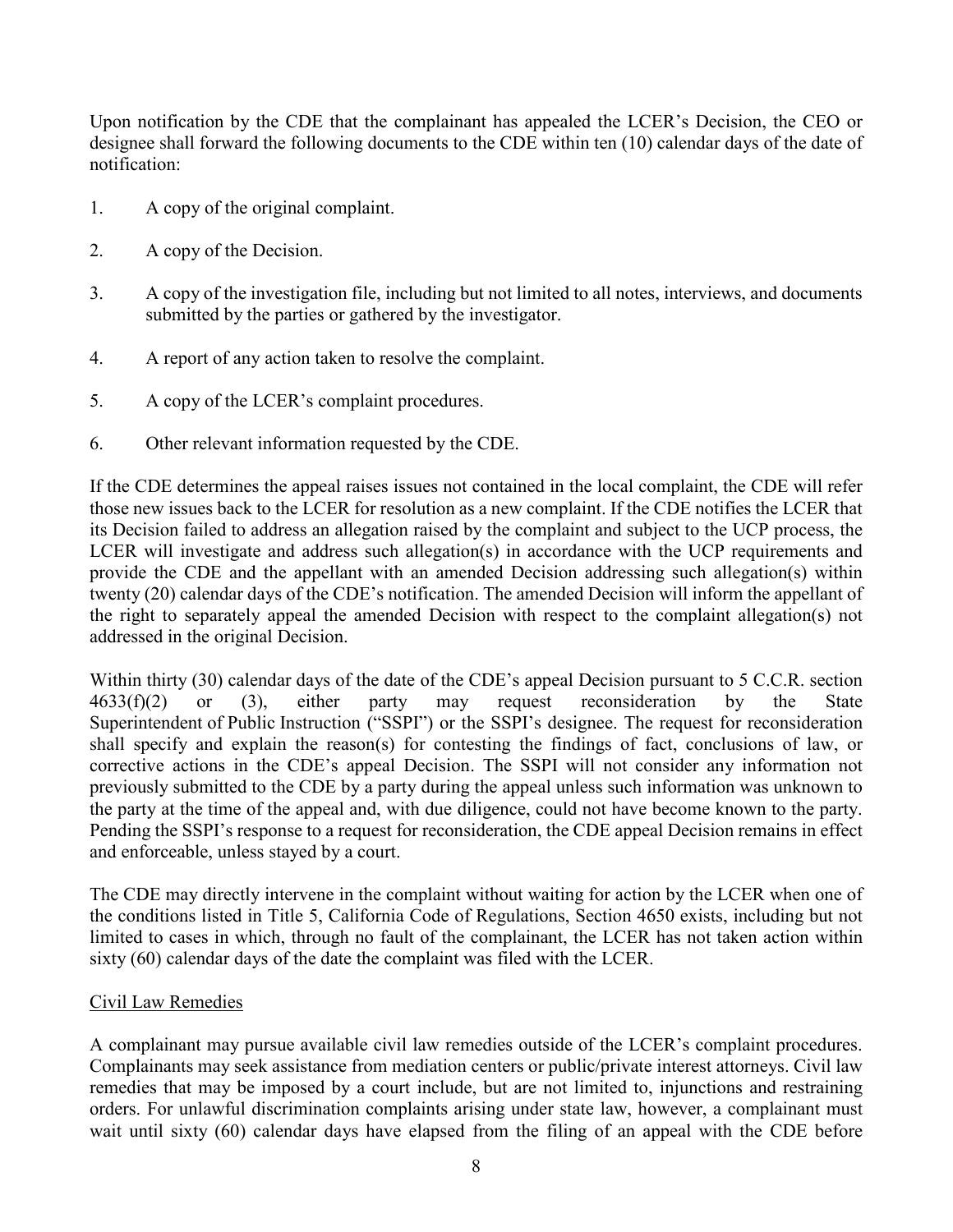pursuing civil law remedies. The moratorium does not apply to injunctive relief and is applicable only if the LCER has appropriately, and in a timely manner, apprised the complainant of their right to file a complaint.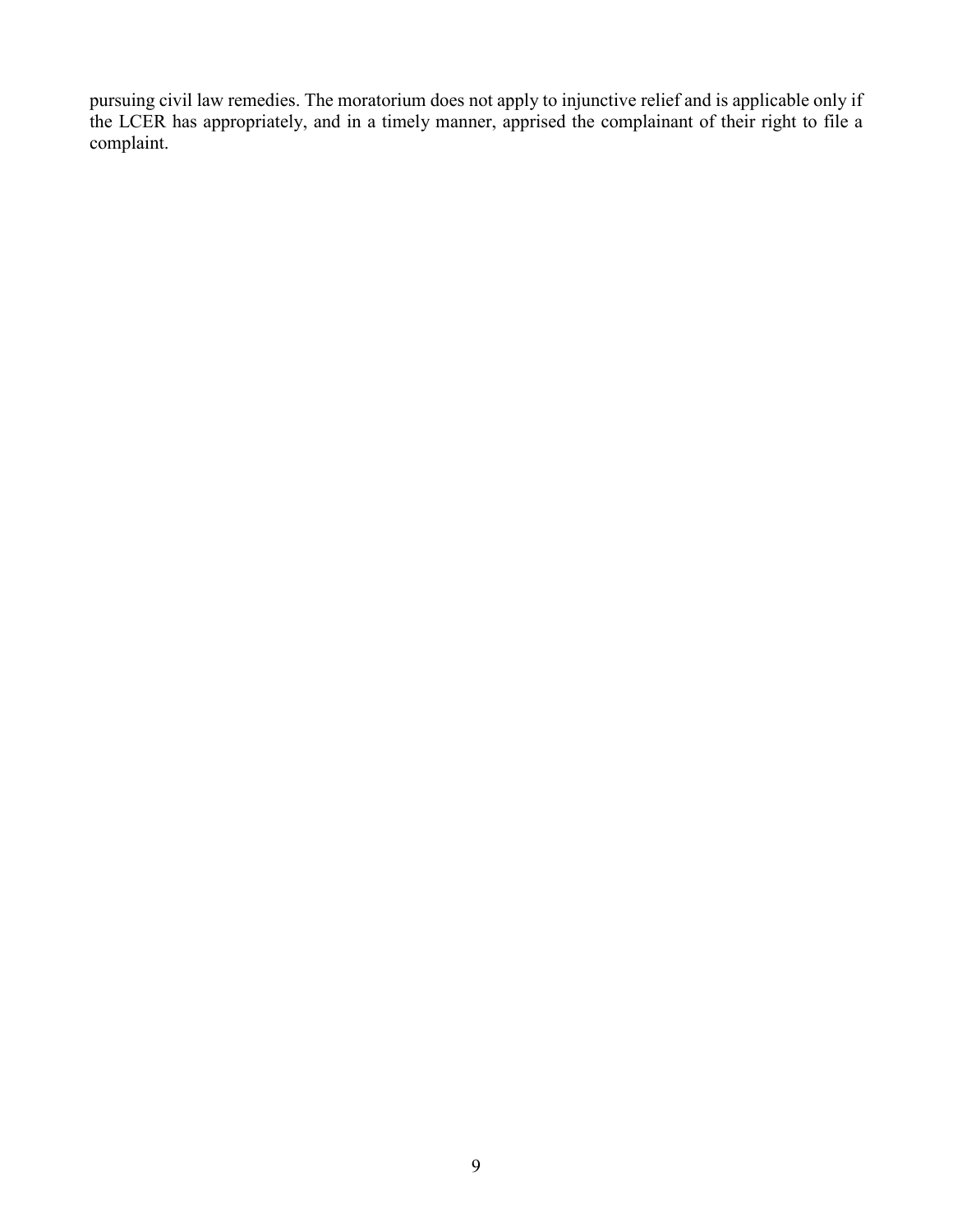# **UNIFORM COMPLAINT PROCEDURE FORM**

|                                                                                                                                                                                                      | Zip Code: __________________________Home Phone: ________________________________                                                                                                                     |                                                            |  |
|------------------------------------------------------------------------------------------------------------------------------------------------------------------------------------------------------|------------------------------------------------------------------------------------------------------------------------------------------------------------------------------------------------------|------------------------------------------------------------|--|
|                                                                                                                                                                                                      |                                                                                                                                                                                                      |                                                            |  |
|                                                                                                                                                                                                      |                                                                                                                                                                                                      |                                                            |  |
| complaint, if applicable:                                                                                                                                                                            | For allegation(s) of noncompliance, please check the program or activity referred to in your                                                                                                         |                                                            |  |
| <b>Adult Education</b>                                                                                                                                                                               | Consolidated Categorical Aid $\Box$                                                                                                                                                                  | Career/Technical Education                                 |  |
| □ Child Care and Development □ ESSA Programs                                                                                                                                                         |                                                                                                                                                                                                      | and Training                                               |  |
| Programs                                                                                                                                                                                             | Local Control Funding                                                                                                                                                                                | Regional Occupational<br><b>Centers and Programs</b>       |  |
| <b>Migrant Education</b><br><b>Pupil Fees</b>                                                                                                                                                        | Formula/LCAP                                                                                                                                                                                         | Pregnant, Parenting or                                     |  |
| Education of Students in<br>Foster Care, Students who are<br>Homeless, former Juvenile Court<br>Students now enrolled in a Public<br>School, Migratory Children and<br>Children of Military Families | School Safety Plan<br>School Plans for School<br>Achievement                                                                                                                                         | <b>Lactating Pupils</b>                                    |  |
| complaint, if applicable:                                                                                                                                                                            | For allegation(s) of unlawful discrimination, harassment, intimidation or bullying, please check<br>the basis of the unlawful discrimination, harassment, intimidation or bullying described in your |                                                            |  |
| Age                                                                                                                                                                                                  | Genetic Information                                                                                                                                                                                  | Sex (Actual or Perceived)                                  |  |
| Ancestry                                                                                                                                                                                             | Immigration                                                                                                                                                                                          | <b>Sexual Orientation (Actual</b>                          |  |
| Color                                                                                                                                                                                                | Status/Citizenship                                                                                                                                                                                   | or Perceived)                                              |  |
| Disability<br>(Mental)<br><b>or</b>                                                                                                                                                                  | <b>Marital Status</b>                                                                                                                                                                                | Based on association with a<br>person or group with one or |  |
| Physical)                                                                                                                                                                                            | <b>Medical Condition</b>                                                                                                                                                                             | more of these actual<br><sub>or</sub>                      |  |
| Ethnic Group Identification                                                                                                                                                                          | Nationality / National Origin                                                                                                                                                                        | perceived characteristics                                  |  |
| Gender / Gender Expression<br>/ Gender Identity                                                                                                                                                      | Race or Ethnicity                                                                                                                                                                                    |                                                            |  |
|                                                                                                                                                                                                      | Religion                                                                                                                                                                                             |                                                            |  |